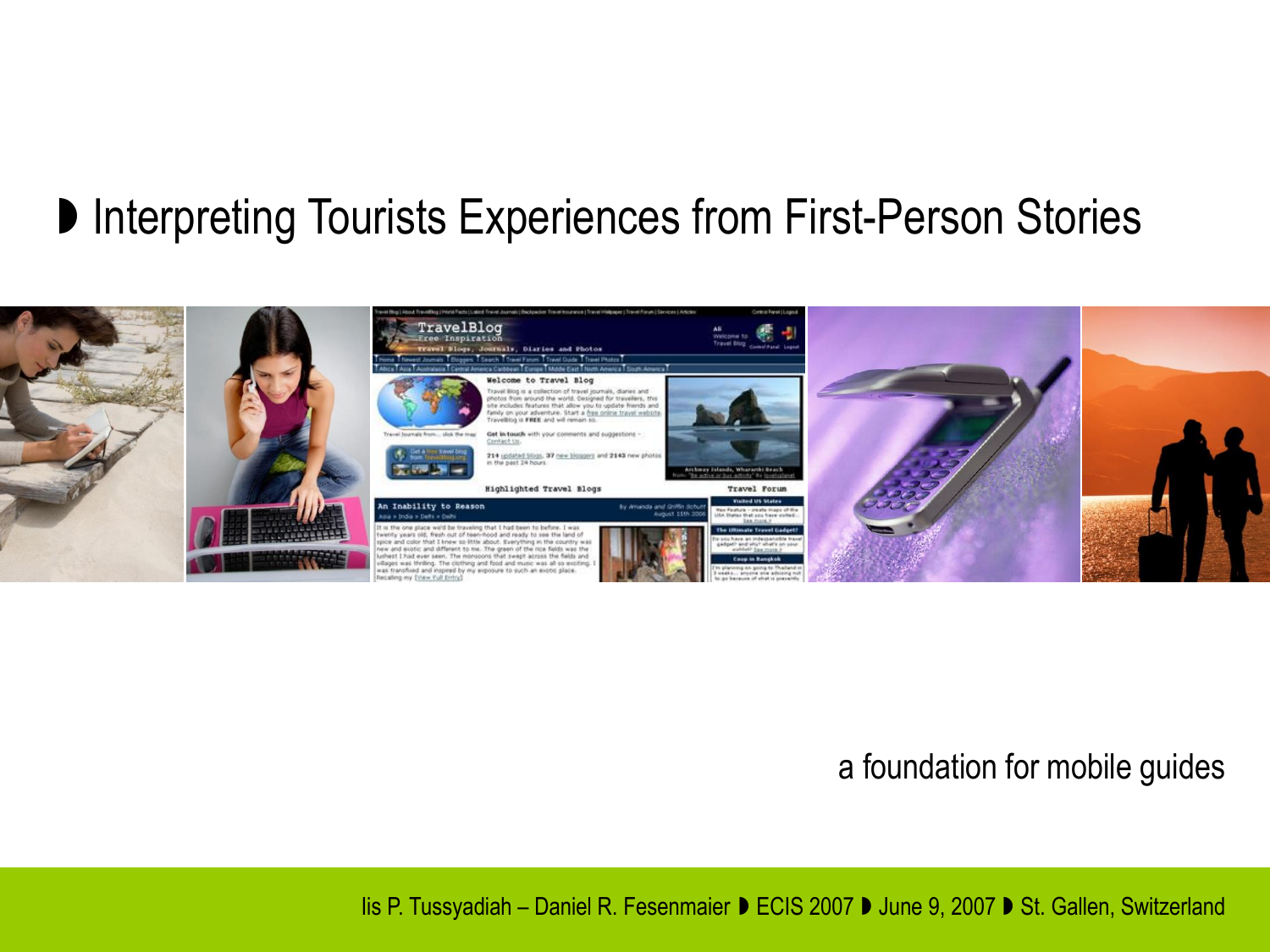

research background goals 1



data collection analysis procedure 3



implications concluding remarks 5

### **contents**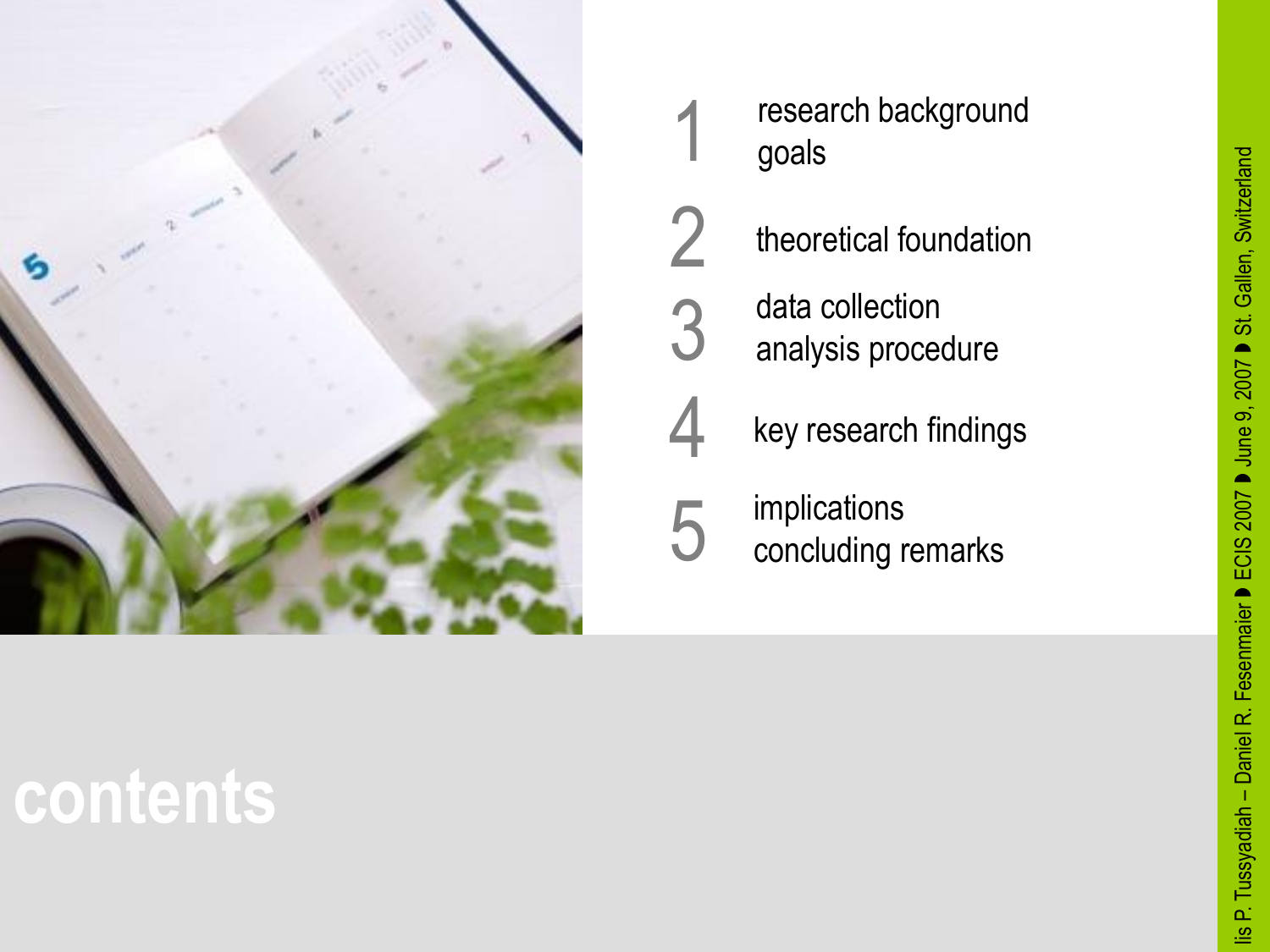

#### **tourists experiences** temporally & chronologically defined:

| $\rightarrow$ anticipatory phase | <b>.</b> |
|----------------------------------|----------|
|                                  |          |
| $\rightarrow$ experiential phase |          |
|                                  |          |
|                                  |          |
| $\rightarrow$ reflective phase   |          |
|                                  | Ŵ        |
|                                  |          |

#### **spatiotemporal movements**

### **tourists experiences**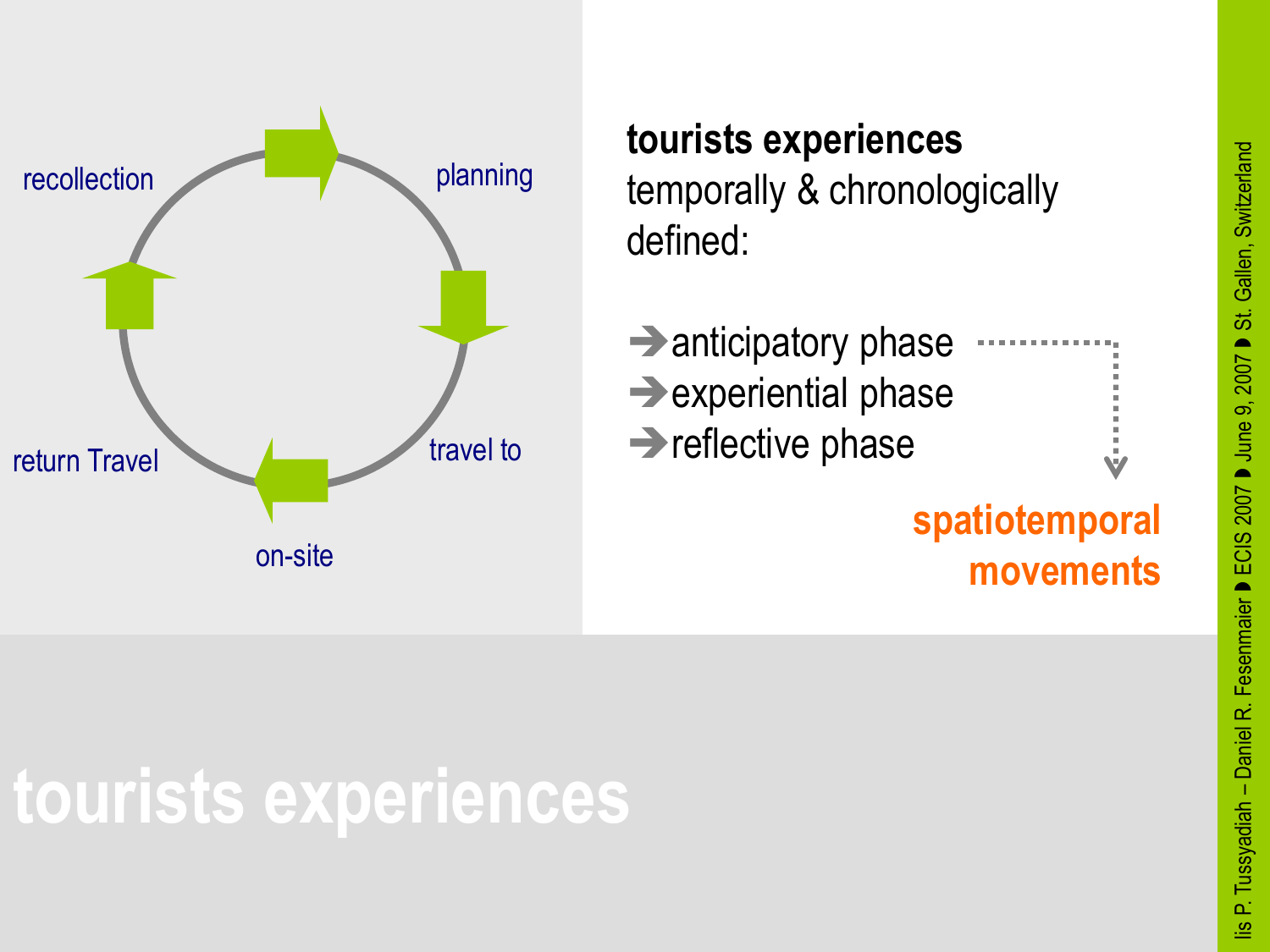

### **experience mediation mechanism**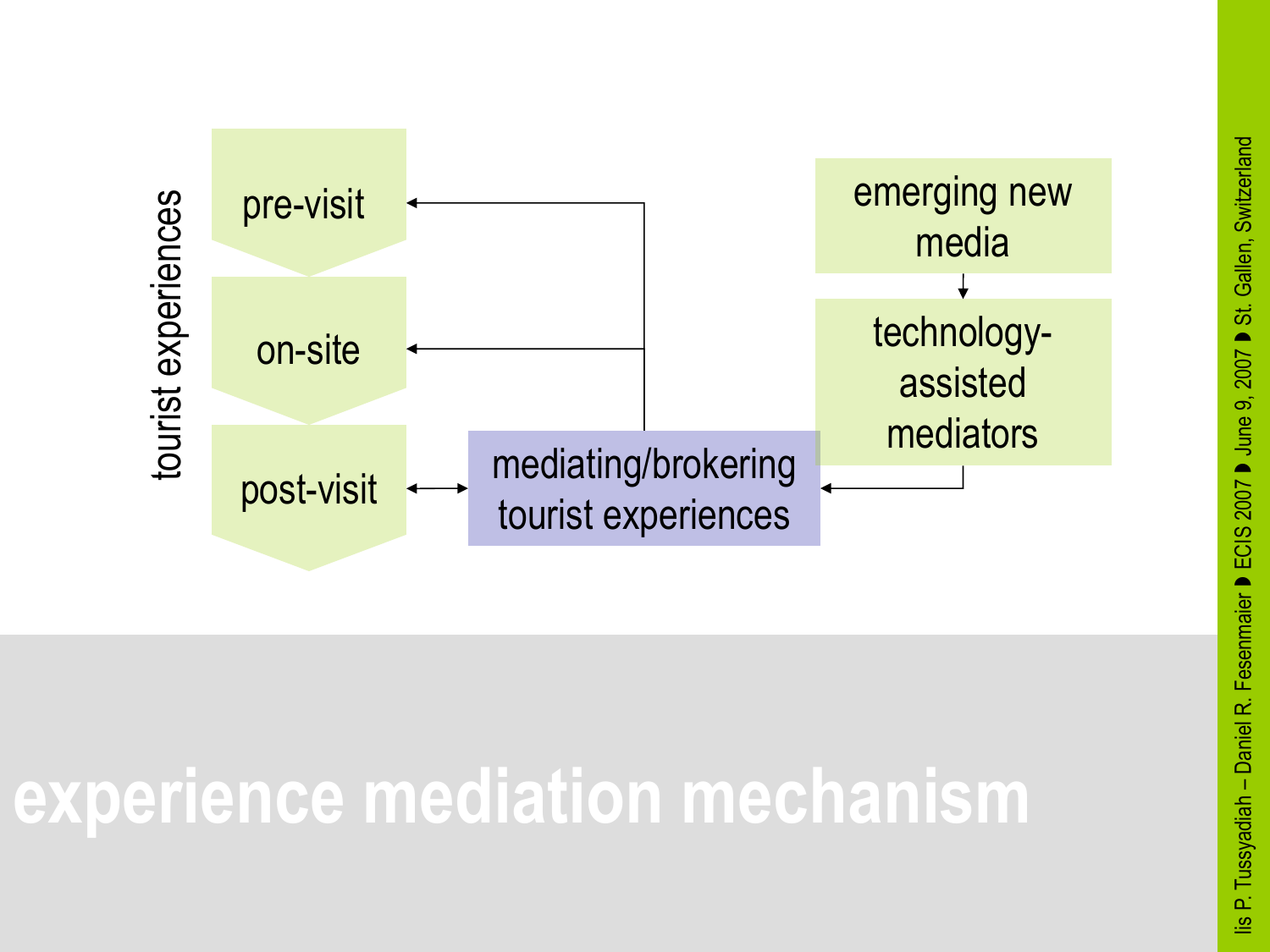

a time interval



"a process of moving from one destination to another during a certain time interval."

Xia, Ciesielski, & Arrowsmith, 2005

#### **tourist-activated networks**

### **tourists' spatiotemporal movement**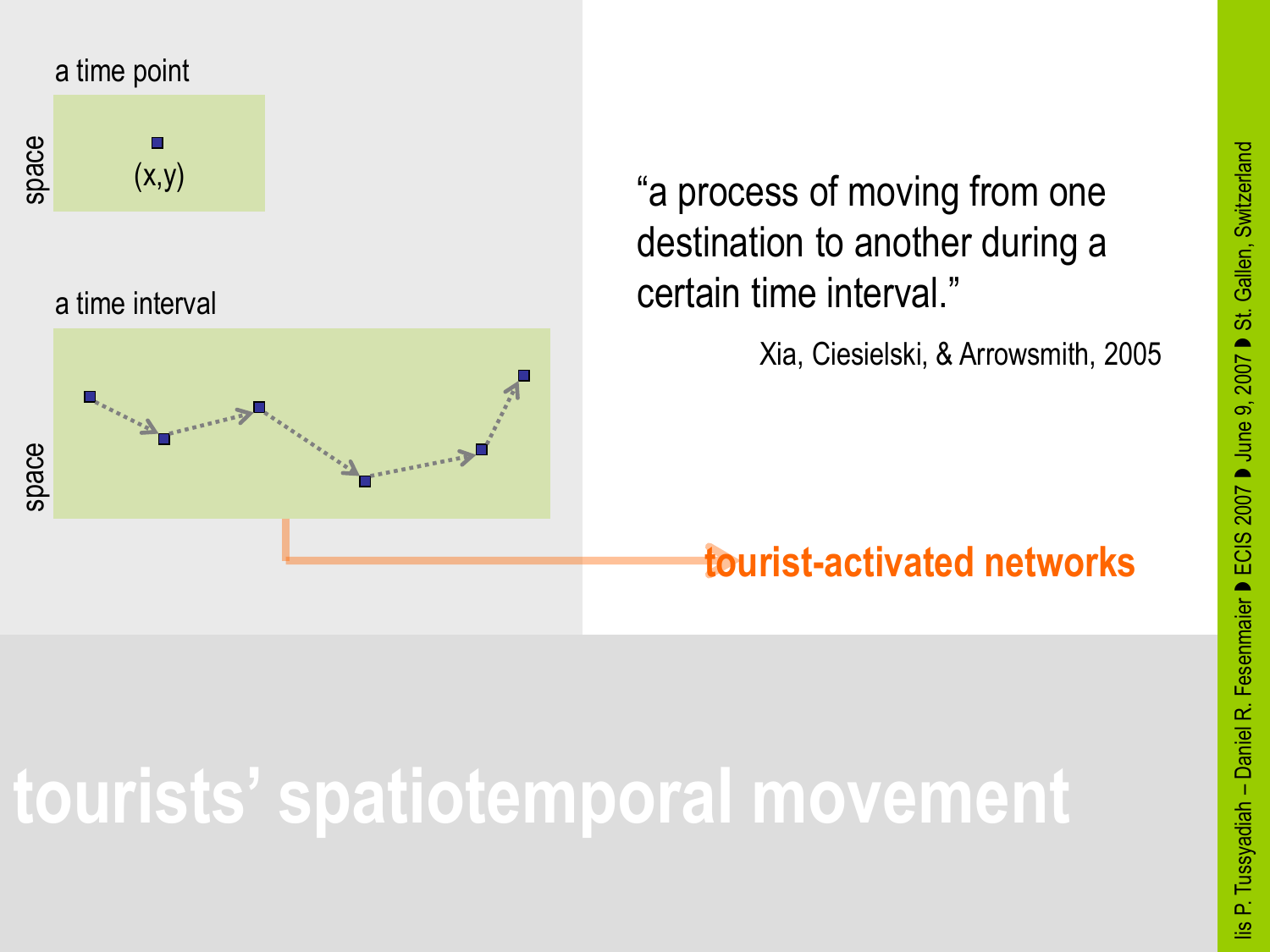

#### **method**: **netnography**

"an ethnographic study in cyberspace." Kozinets, 2002

 $\rightarrow$  conducted in blogosphere

finding diverse stories to provide detail & in-depth insights on tourists' experiences

## **data collection**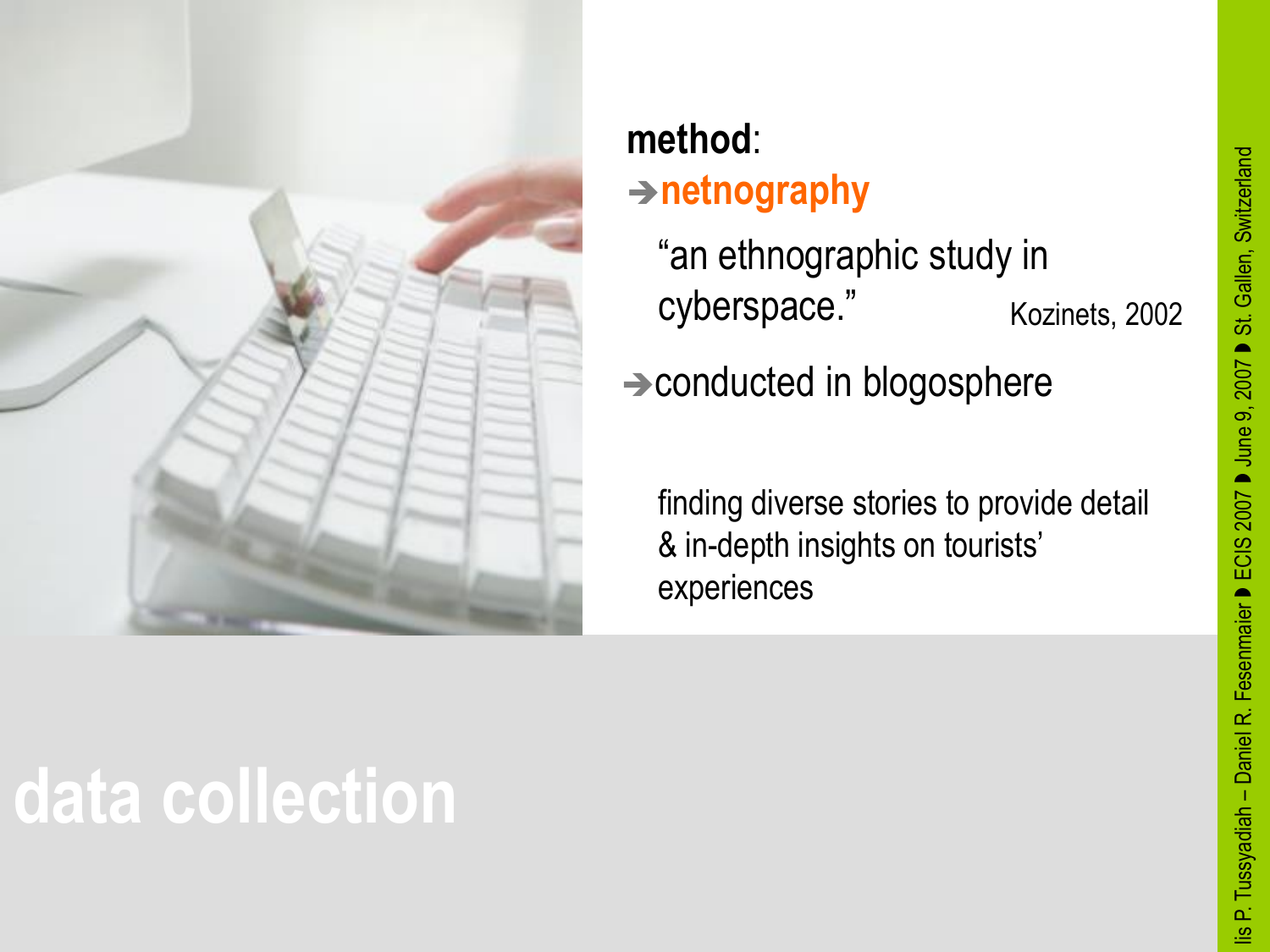

#### **Philadelphia Travel Blogs**

The Philadelphia Museum of Art and a Moose from: "Eye of the Tiger" By KiwiAngela. No Information Links: Philadelphia Travel Blogs (90) | Philadelphia ... www.travelblog.org/North-America/United-States/Pennsylvania/Philadelphia/ - 36k -Cached - Similar pages - Note this

#### Days 19 & 20 Philadelphia and Citizens Bank Pall Park

We came into downtown Philadelphia around noon and found a place to park that was close to Independence Mall where all the historical sites are located. www.travelblog.org/North-America/United-States/Pennsylvania/Philadelphia/blog-159069.html - 26k - Cached - Similar pages - Note this

#### **Travels of Lizzie Bean**

In addition to posts in the Pixelheadonline.com blog about the Expo, the restaurants that we ... Labels: Philadelphia Hotels, vacation jets airline travel ... lizzies-travels.blogspot.com/ - 44k - Cached - Similar pages - Note this

#### RealTravel - Philadelphia Travel Blogs | Philadelphia Travel Blog

Plan a trip to Philadelphia with insights from RealTravelers like you. Browse top rated travel blogs and price compare vacations across multiple sites. realtravel.com/philadelphia-pennsylvania-travel-blogs-d17998-3.html - 343k - May 23, 2007 - Cached - Similar pages - Note this

### **Keyword search GOOgle**

#### **Search results:**

Travel blogs, general blogs, blog section on official or independent personal websites

#### **Selection criteria:**

- **→ First-Person**
- **→ Explanations on spatiotemporal** movement

### **data collection**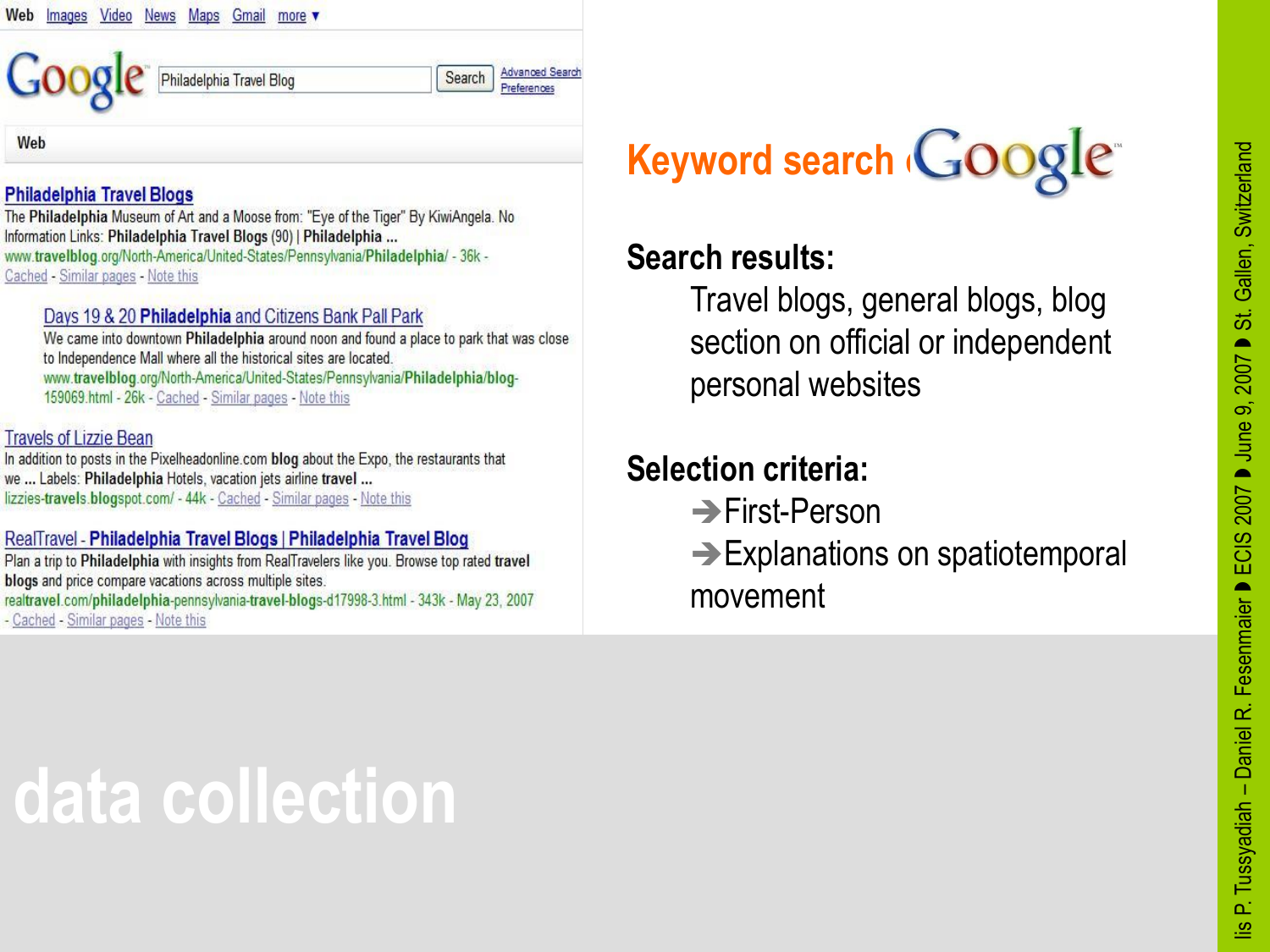

# **analysis procedure**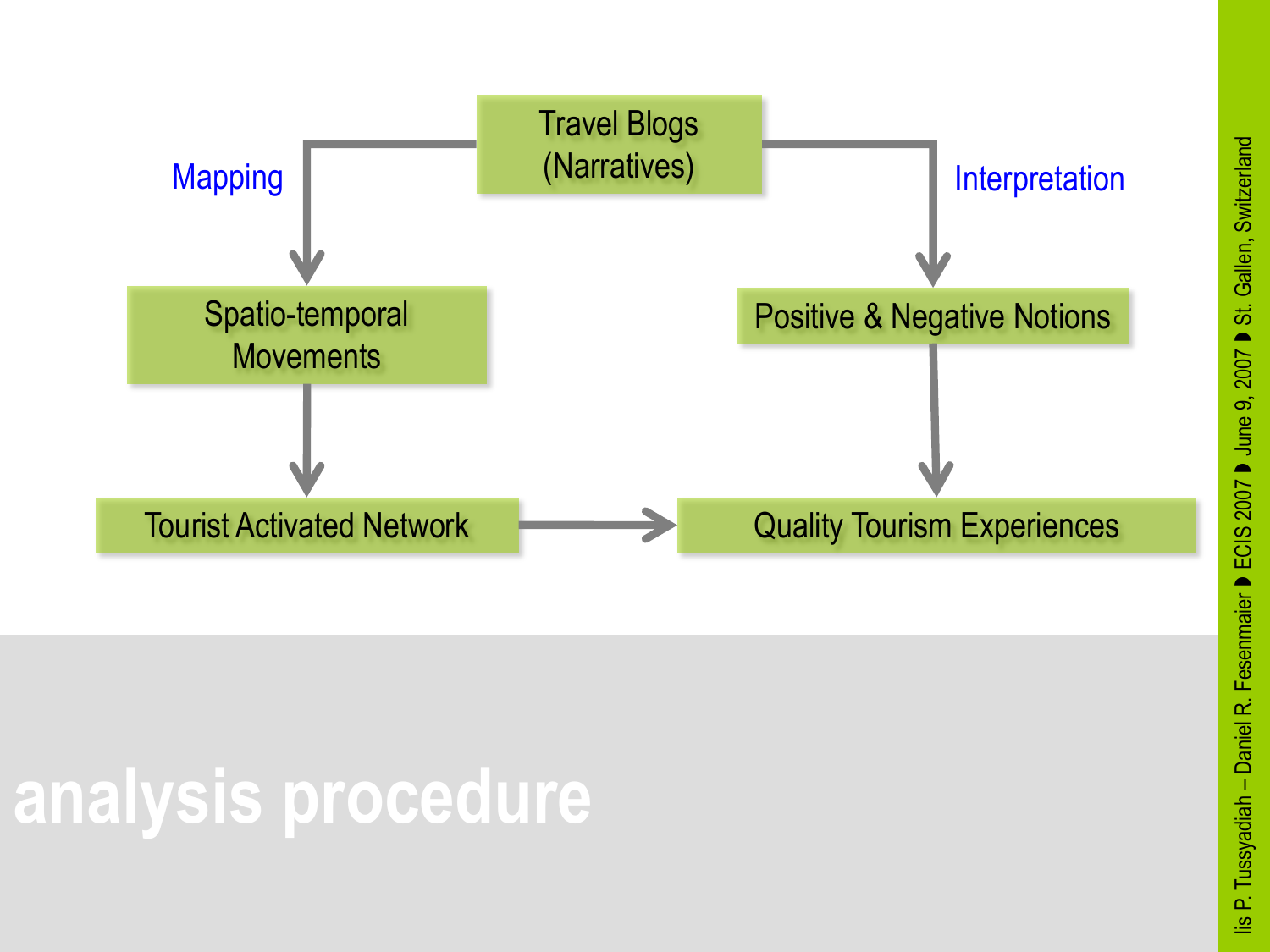

#### a time interval



#### **temporal sequence**

time interval: morning (1), afternoon (2), evening (3)  $\rightarrow$  Extracting exact matching words, time points, reference to situations.

#### **spatial sequence**

districts: A, B, C, D…  $\rightarrow$  Extracting exact matching words, reference to places.

## **analysis procedure**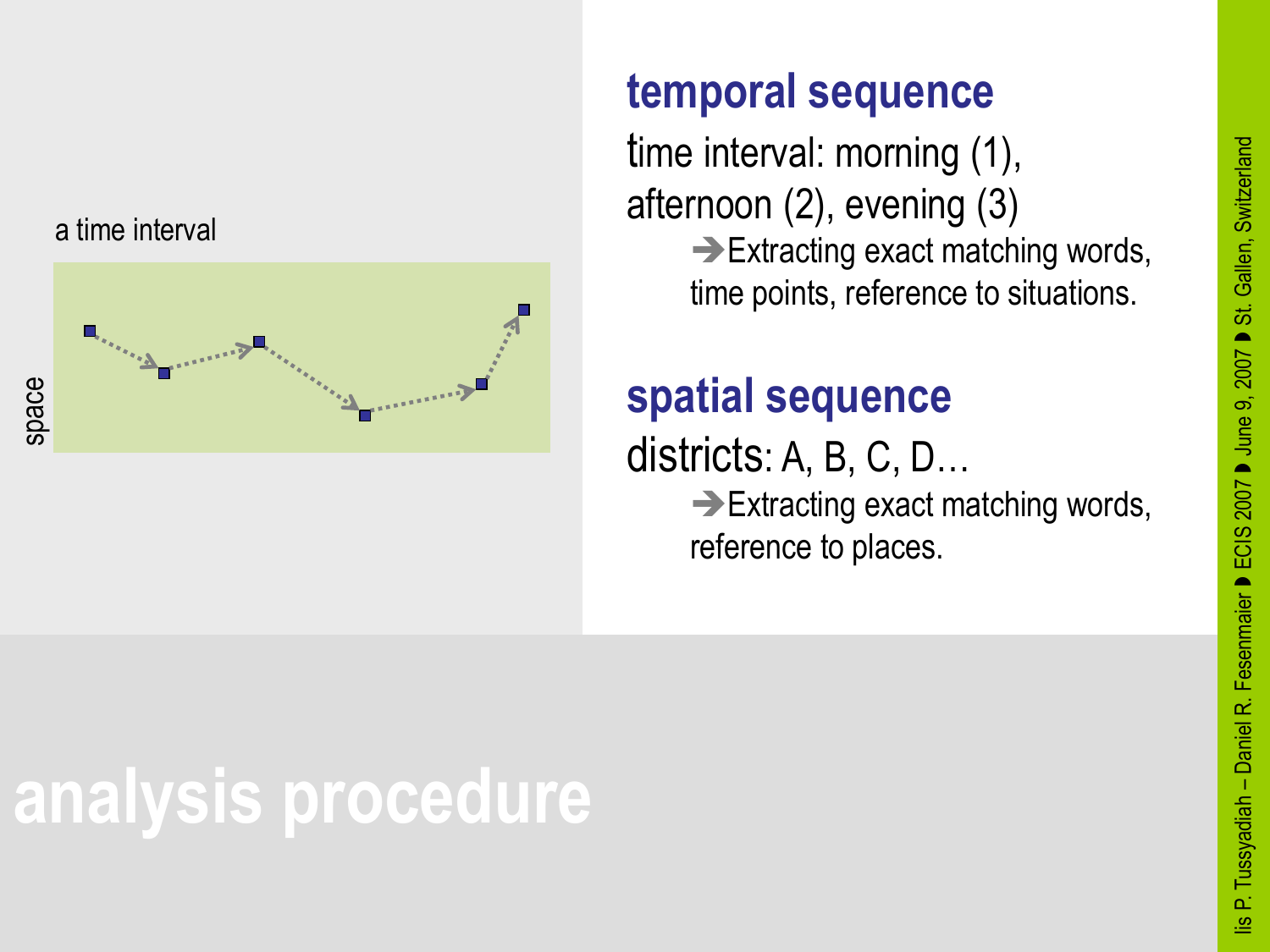

Old meets New 00

Yes the Philadelphia trip yesterday was a sucess! I was hyper from a Starbucks Frappiccino and as excited as a small child in a Disney World.

The train trip was grand, I goofed off with Gem, ale candy, read my "Sayings of Muhammad" book noting some of the...interesting things he had to say about hygenie and what.

We hit the Liberty Bell first, and then left our mark on Independence Hall. Then we took a stroll pass the horse carriages to Washington Square. Here we saw the Tomb of the unknown solider and the eternal flame (which was out). Then onward to the bench where we had "Pigeon Time" with Geni's cam.

Then we were hungry so we waked to the Gallery and ale chicken. Following lunch was a brisk walk to The Franklin Institute! Go there or be square. Here we had some interesting ventures, including spining around in the lobby, tap dancing up and down Benny Frank's stairs, and staring at the pendulum. Of course we look at all the cool science exhibits, the planetarium, and an MAX show "Mysteries of Egypt". Now I want to learn about Egypt and buy Egyptian stuffs. I tried in the PI store but to no avail, no one was available to tell me the price of the hot equotient earrings in the window. I was sad and didn't want to leave but we did.

And so the rest goes as follows, Suburban Station > Food Court> Train> Gem house > My house > passout.

Overall a GRANDTASTIC day.

Publicado por Ora Najwa iba 16:03 - D-1



### **analysis procedure**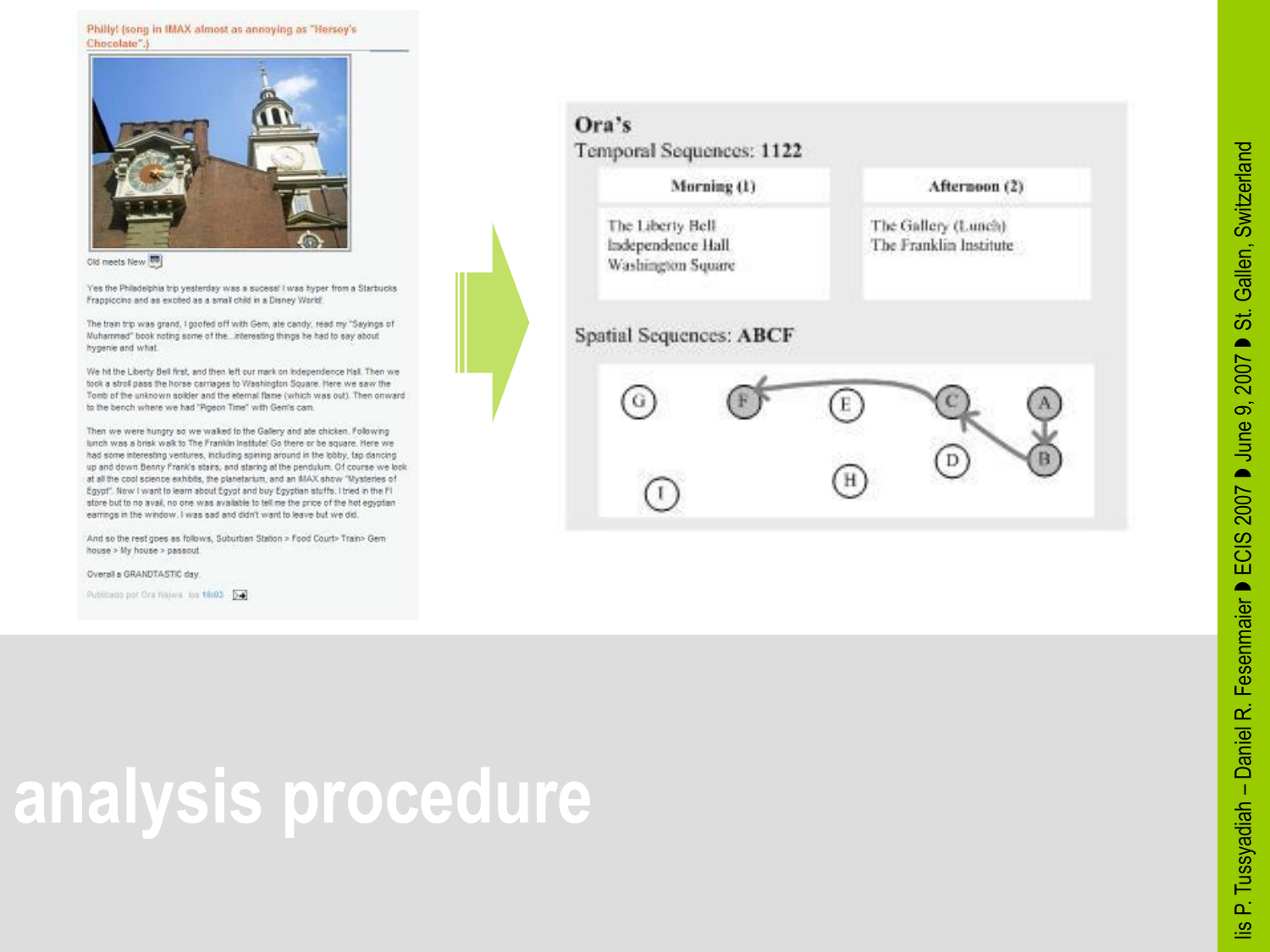

#### **Tourist-Activated Networks in Philadelphia**

 $\rightarrow$  7 Patterns (half-day and one-day tours) → Number of nodes: 2-4 Most visited district: Historic/Old City Moving around in a district for an entire time interval

#### **Movement Categories:**

**→ Concentric or unrestricted destination**wide movements

# **research findings**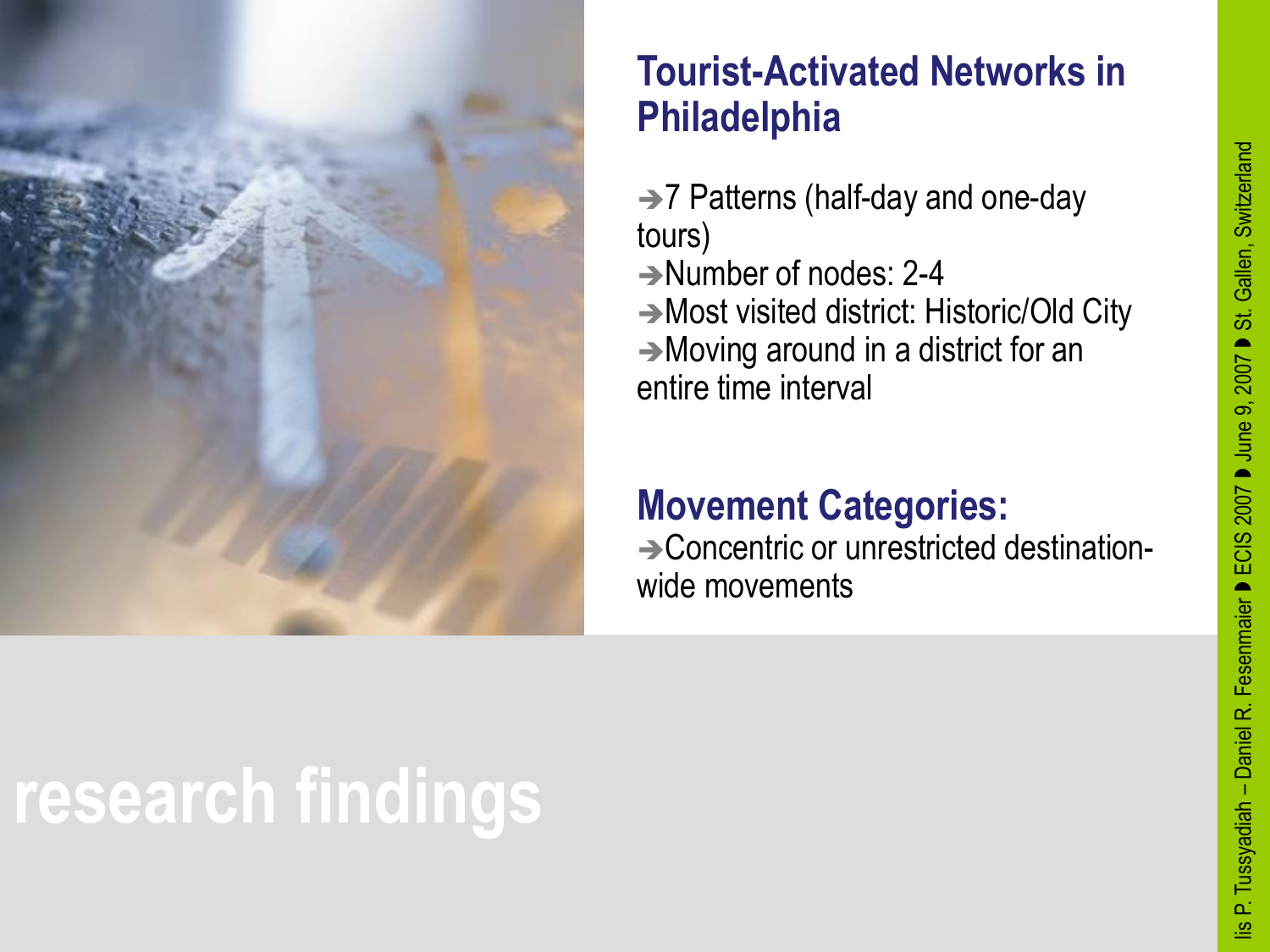

**Districts:** A: Historic Area/Old City B: Washington Square C: Convention Center D: South Street E: City Hall F: Logan Square G: Art Museum H: South Philadelphia I: Other Greater Philadelphia Area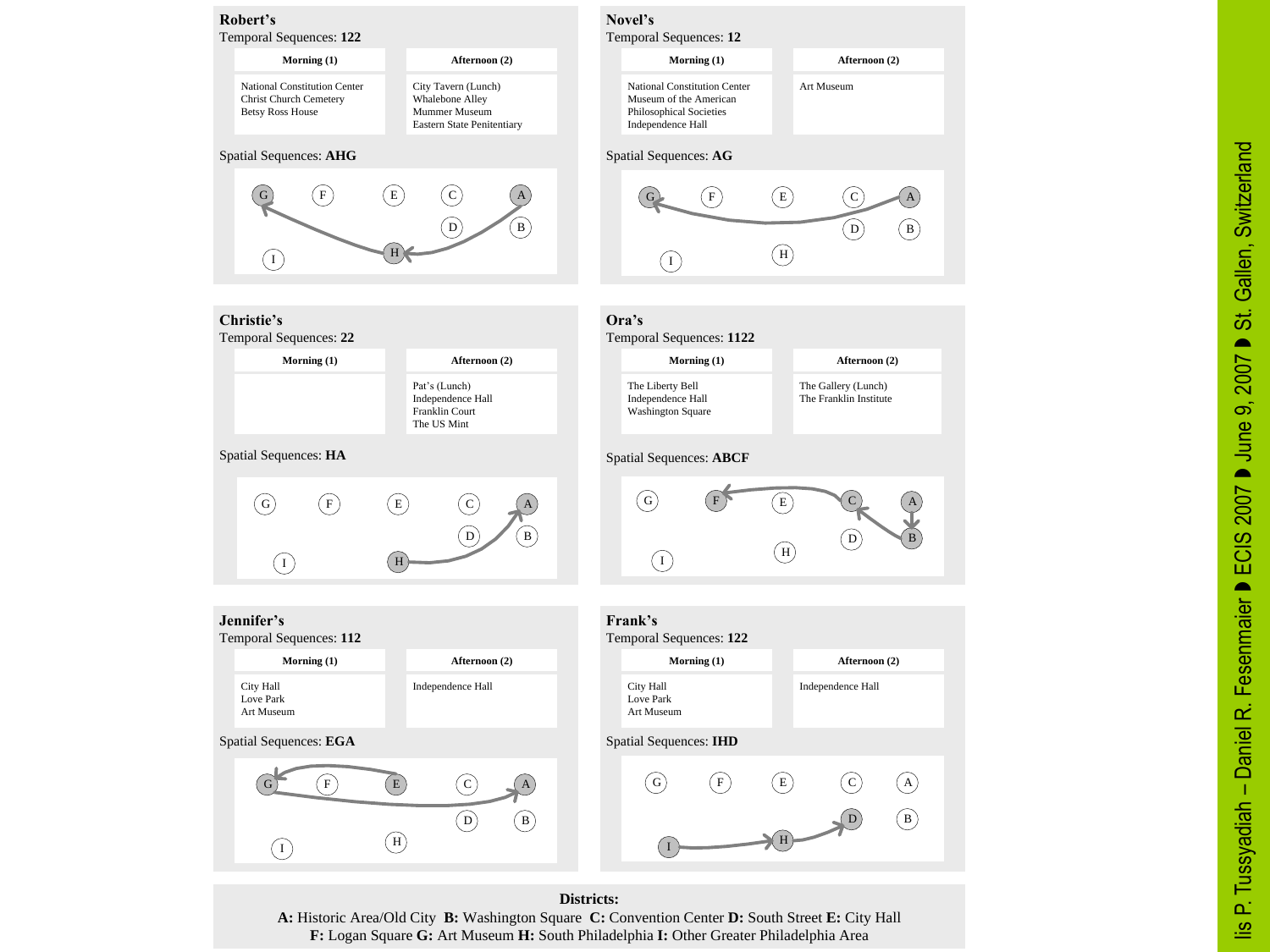



### **Critical moments:**

→ Upon arrival: finding location  $\rightarrow$  Spontaneous trip: finding activities

*"When I got into the city and I surfaced from the train, I was a bit uneasy. I had asked questions on how to get to the hotel. You know "*left, left then straight, two blocks*" I never get these right."* – Meadow

## **tourists' problems**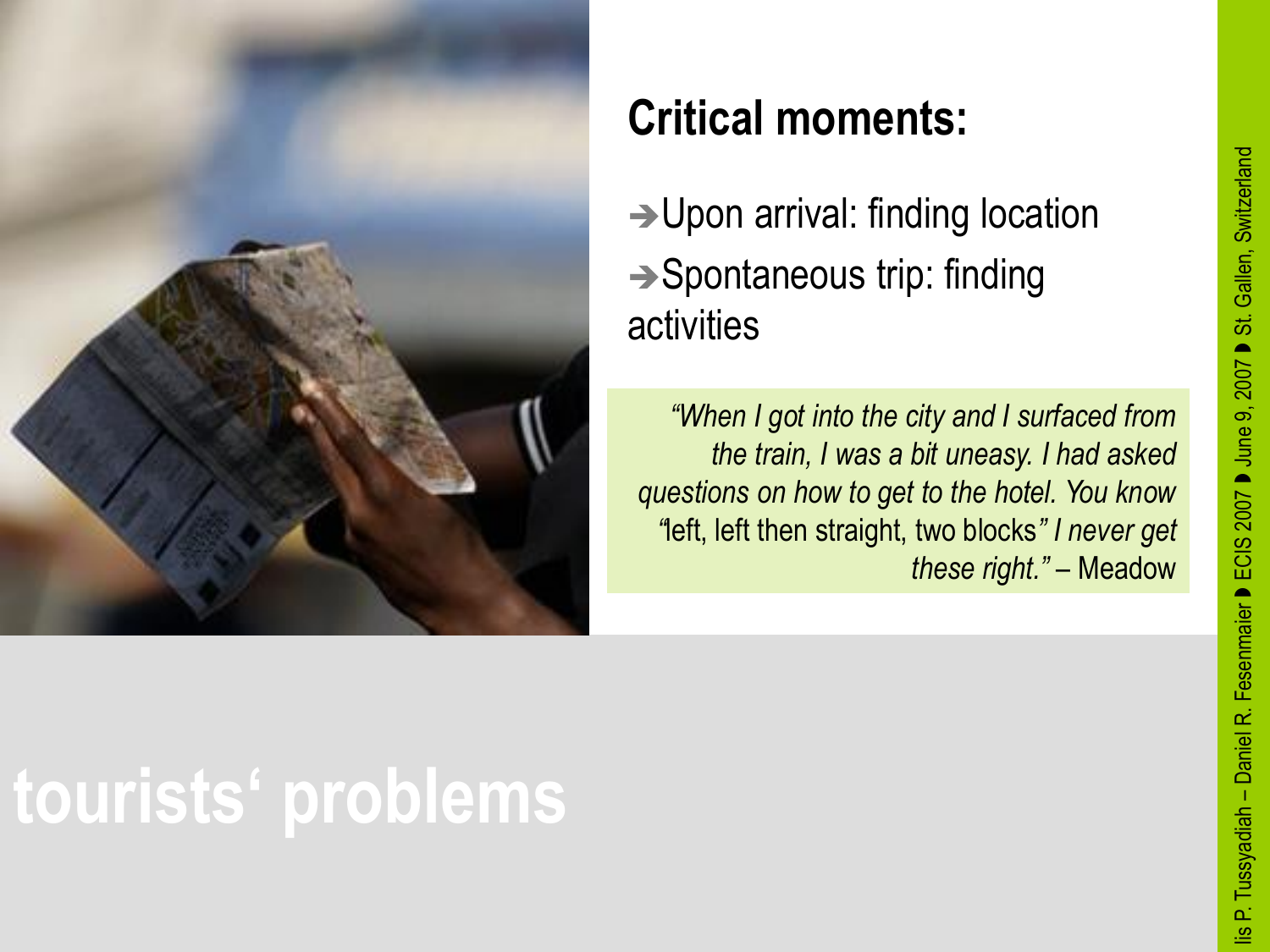

### **On-site information needs:**

No sources, Insufficient information  $\rightarrow$  Way of delivery

*"We had to practically beg them to explain anything to us at the Franklin sites"* – Christie

## **tourists' problems**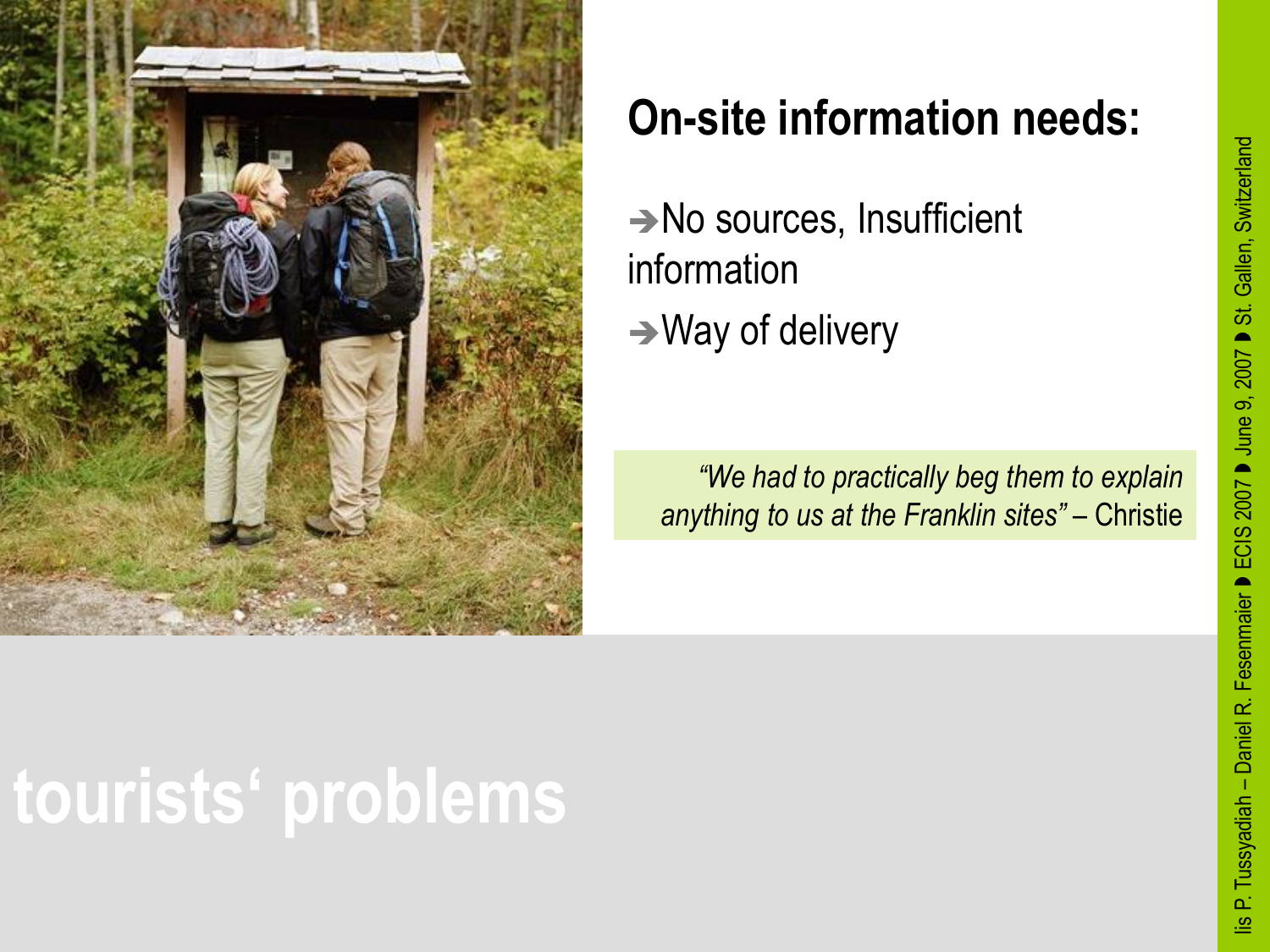

### **Activity level:**

*"walked by," "toured briefly," "checked out the gift store."*  $\rightarrow$ Related with the length of stay

### **Satisfaction:**

 $\rightarrow$  Determined by the perceived quality of the trip experience

# **more findings**

*"I got excited. I mean...this is an important place!"* – Novel *"My lobster pot pie was delicious."–* Robert *"…the view is indeed really nice."*– Jennifer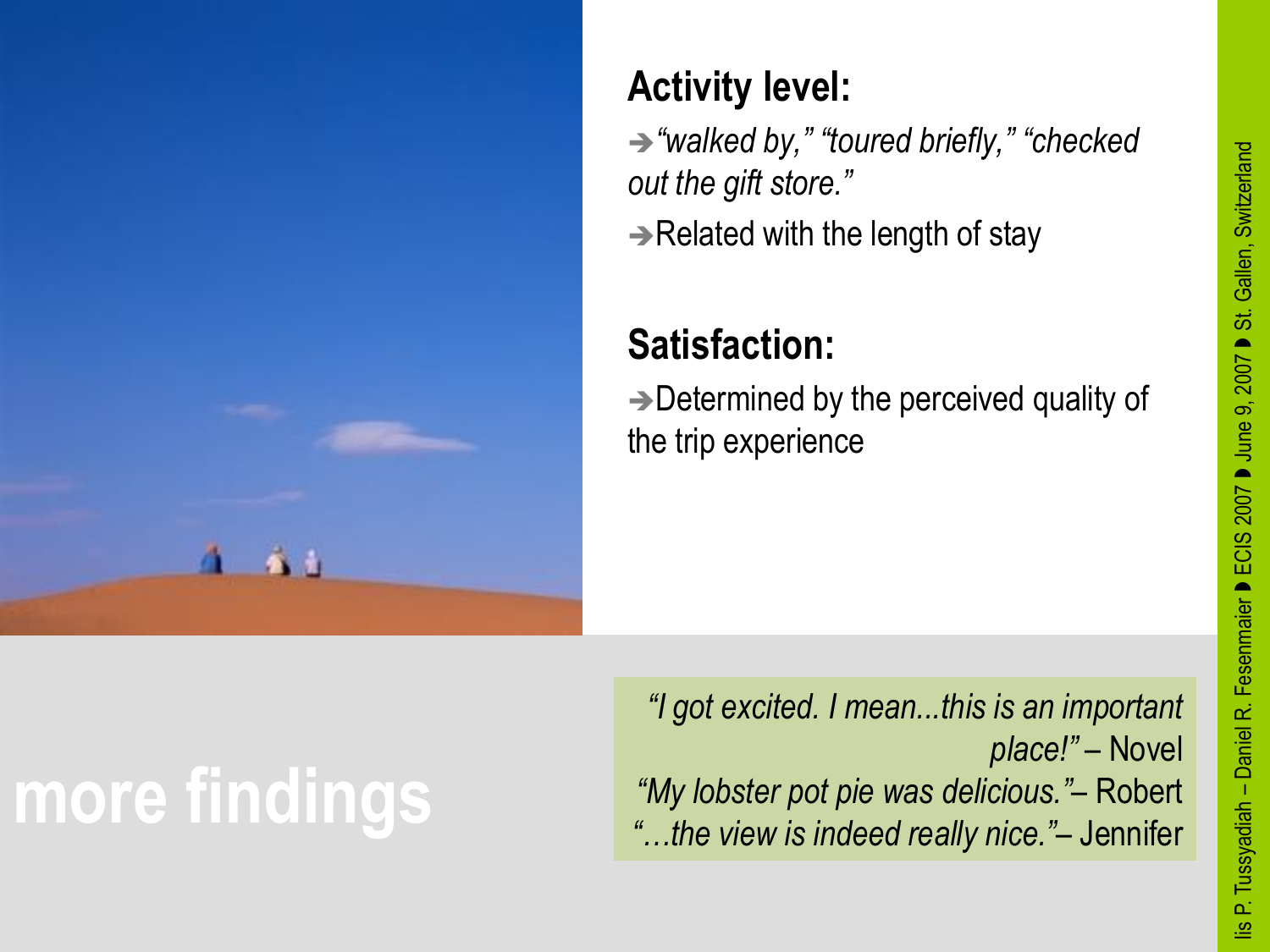



A: Historic Area/Old City B: Washington Square C: Convention Center D: South Street E: City Hall F: Logan Square G: Art Museum H: South Philadelphia I: Other Greater Philadelphia Area

### **positive & negative notions**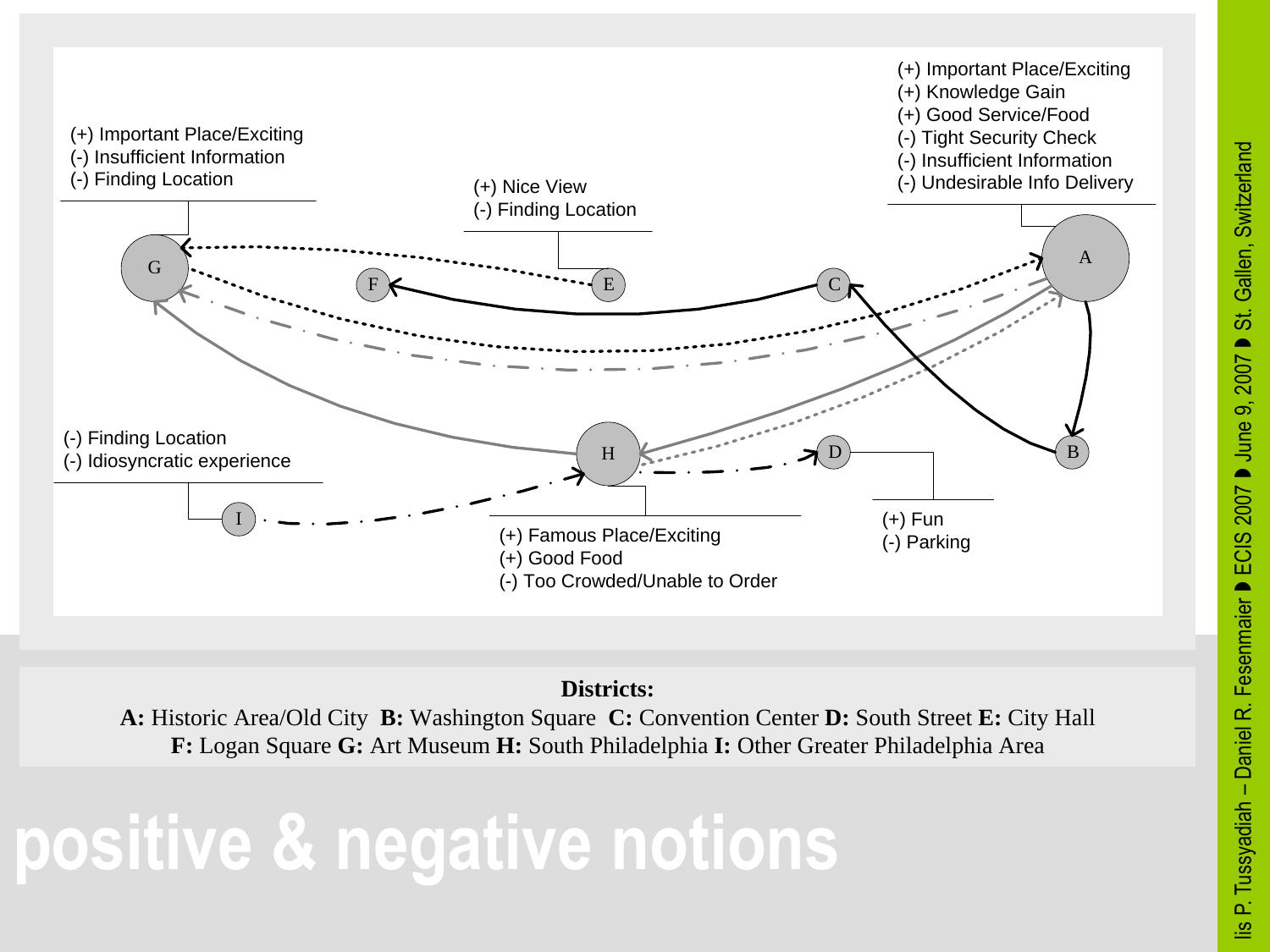



### **Arrival:**

 $\rightarrow$  Self orientation & navigation  $\rightarrow$  Broadcasting mechanism for immediate assistance

### **Spontaneous trips, richer networks:**

 $\rightarrow$  Recommendation system, Inspirational features, location- & time-aware applications

#### **Knowledge gain:**

→ Personalized in-depth information and way of delivery

# **implications for mobile technology**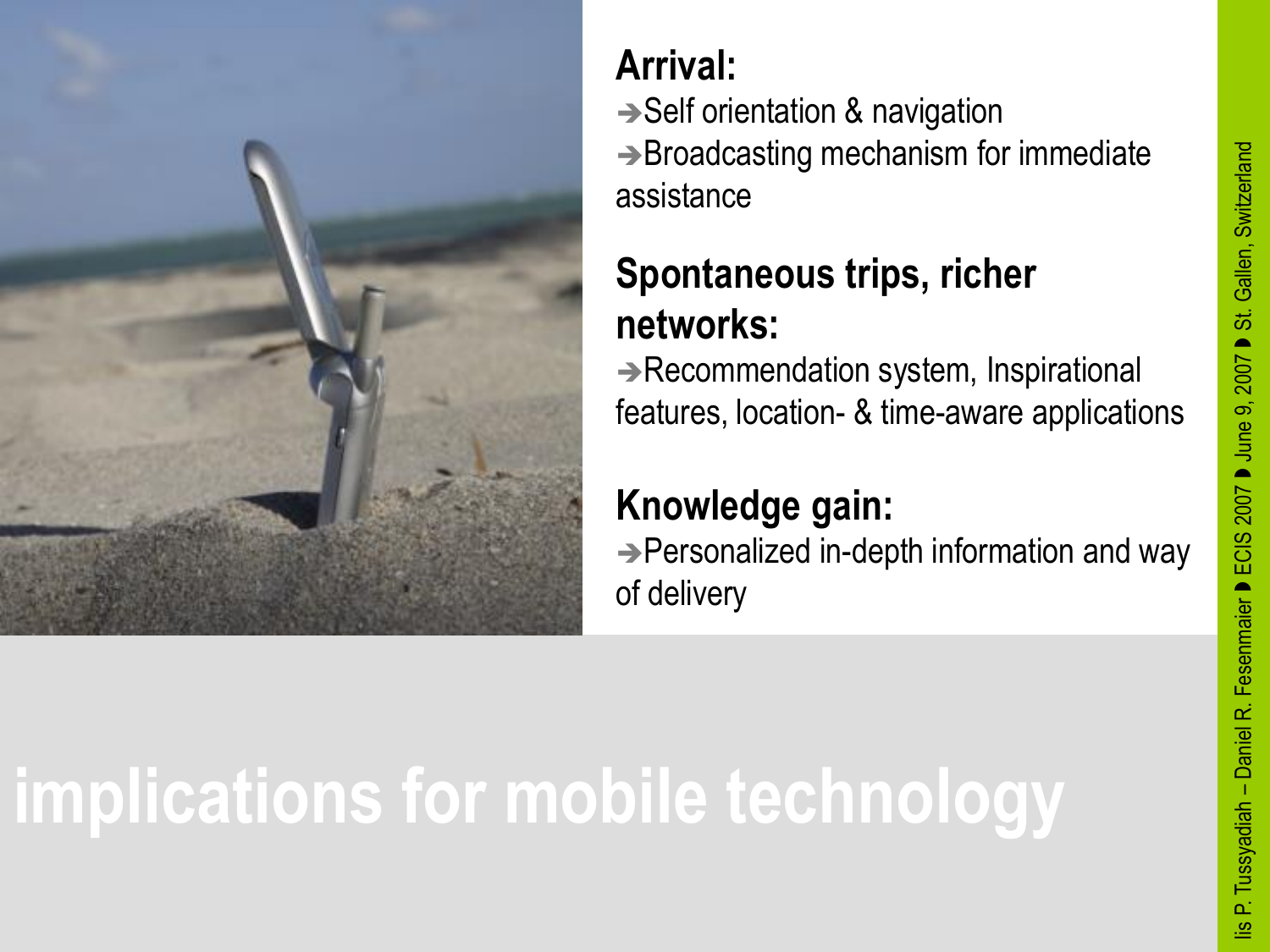

**Districts: A:** Historic Area/Old City **B:** Washington Square **C:** Convention Center **D:** South Street **E:** City Hall **F:** Logan Square **G:** Art Museum **H:** South Philadelphia

## **implications for mobile technology**